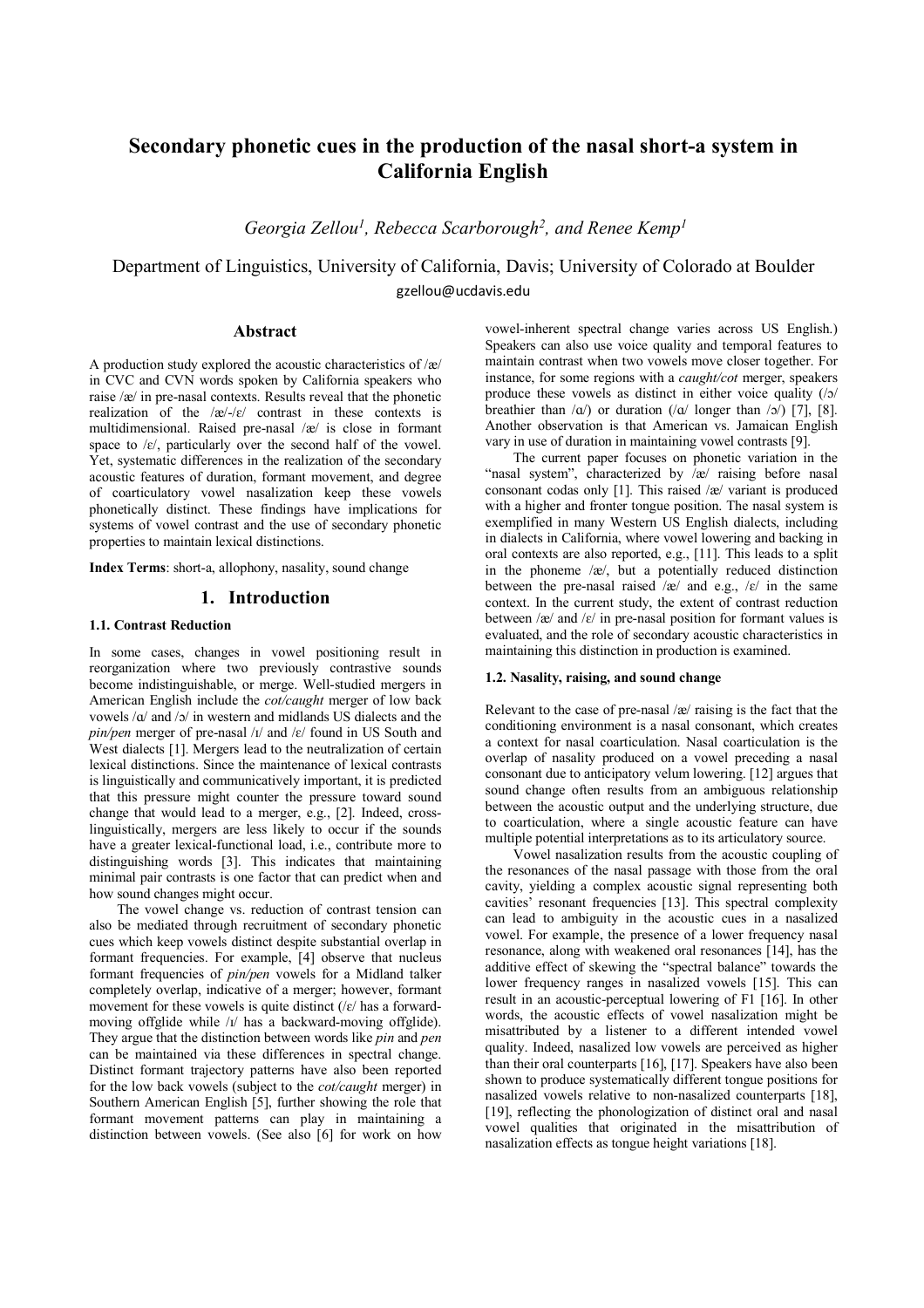The acoustic effects of nasalization on perceived vowel height explain the allophonic raising of /æ/ in pre-nasal contexts. Phonologization of the coarticulatory effects on /æ/ yields distinct pre-nasal and oral formant patterns. However, coarticulation-induced vowel raising also results in reduced acoustic distance between pre-nasal  $\alpha$  and  $\beta$ , since a raised low vowel would move toward or even impinge upon the space for a higher vowel. In such a case, secondary cues, perhaps including differences in degree of nasalization, might serve to compensate for the otherwise reduced contrast.

The degree of nasal coarticulation realized on vowels is indeed known to be subject to variation and change across groups of speakers [20], [21]. Further, in controlled laboratory settings, speakers have been shown to systematically vary the degree of produced nasal coarticulation in words and contexts that might be prone to confusion, suggesting that coarticulatory patterns can be used by listeners to identify words [22]–[24]. If degree of nasality is a learned but changeable aspect of the phonetic grammar and can be recruited as a systematic feature to enhance perception, this opens the possibility that it could be exploited to manipulate the acoustic distance between two vowels that have otherwise become more similar in formant space.

#### **1.3. Current study**

The multidimensional nature of vowel contrast and its relation to sound change is explored in the current study. Prior work has demonstrated that Californians exhibit a raised /æ/ allophone in pre-nasal contexts which is distinct from /æ/ in other contexts [11]. We explore various dimensions of this nasal system, including F1/F2 measurements both statically and dynamically across the vowel, vowel durations, and degree of nasalization due to coarticulation. Despite the fact that pre-nasal /æ/ is raised, leading to potential reduction in formant space between  $\alpha$  and  $\epsilon$ , we show that while the distance between these vowels is indeed reduced in F1/F2 acoustic space at static points within the vowel, these vowels are actually distinct with respect to their dynamic realization in formant space, and with respect to secondary dimensions: their durations and degree of nasality (coarticulation).

#### **2. Methods**

#### **2.1. Participants and Materials**

Thirty-two native speakers of American English (age range: 18-23 years old, mean age: 19.5; 26 F), participated in the production study, recruited through the UC Davis subjects' pool. Participants were all native to the West Coast of the US.

The study wordlist included 36 monosyllabic English words comprising  $\frac{z}{-c}$  minimal pairs, with equal numbers of words with oral and nasal (alveolar and bilabial) codas. (e.g., the type "bad", "ban", "bed", "ben".) Four sets of phonetically matching words containing the back vowels /ɑ/ and /ʌ/ were also included, for comparison. Both duration and degree of nasalization are known to be affected by intrinsic vowel height [25], so the comparison of the production patterns from a mid-low back vowel phoneme pair with those from  $\alpha$  and  $\epsilon$  allows us to evaluate the nature of secondary characteristics as a learned part of the vowel system, rather than due to intrinsic articulatory factors. Test words were interspersed with 48 monosyllabic filler words. Acoustic recordings were made using a Shure WH20 XLR headmounted microphone and digitally sampled at 44-kHz in a

sound-attenuated booth. Each word was produced two times in the carrier phrase " $\Box$ , the word is  $\Box$ ".

## **2.2. Measurements**

Target words were segmented automatically using FAVE [26] then vowel boundaries were hand-corrected. The onset and offset of the vowels were considered to be the points at which there was an abrupt change in amplitude of higher frequency formants in the spectrograms; along with simplification of waveform cycles, this cue was used to corroborate vowel boundaries, especially for words with nasal codas.

Three types of acoustic measurements were obtained from vowels: vowel duration, F1-F2 values, and spectral nasality measurements. F1 and F2 measurements were taken at the midpoint (50% of vowel duration) for each target vowel, and at 20%, 35%, 65%, and 80% intervals of vowel duration. Two additional formant frequency measurements were computed: between-pair Euclidean distance and within-vowel spectral rate of change. First, Euclidean distance between front vowel /æ/-/ɛ/ minimal pairs was calculated for each speaker using log mean normalized Hz of F1 and F2 at each time point in the vowel. Minimal pairs were matched across positions within a trial response. Secondly, spectral rate of change (ROC) was measured following [27]. Each vowel was divided into four vowel sections (e.g., 20%-35%, 35%-50%, etc.). Within each section, the vowel's trajectory length (TL), or amount of spectral change in F1/F2 space, was calculated; the TLs for the four sections were summed to generate an overall TL. Spectral ROC was calculated by dividing overall TL by 60% of the vowel's duration. Summed overall TL is a good characterization of spectral movement, since it captures both curved and linear formant trajectories. Spectral ROC normalizes TL for vowel durations, since vowels with longer durations tend to display greater spectral movement [27].

Degree of nasalization was measured acoustically as A1- P0, or the difference in the amplitudes of the first formant peak (A1) and the lowest frequency nasal peak (P0) [14]. As nasalization increases, the amplitude (in dB) of the nasal formant peaks increases, while the oral formant peaks tend to be damped. The relative difference, then, of the oral and nasal formants, or A1-P0, provides a quantifiable measure of nasalization which *decreases* as nasality increases. A1-P0 measurements were made at vowel midpoint.

## **3. Analysis and Results**

Figure 1 provides mean formant values for  $\alpha$ ,  $\varepsilon$ ,  $\alpha$ ,  $\alpha$  in each context at five time points, 20%, 35%, 50%, 65% and 80% of vowel duration (color varies from dark to light over vowel time course).  $\alpha$  and  $\alpha$  are included to provide perspective on the vowel space. As seen, pre-oral /æ/ is lower and backer than pre-oral  $\left|\varepsilon\right|$  at all timepoints; in fact,  $\left|\varepsilon\right|$  almost aligns in backness with  $/\lambda$ , supporting the observation that  $/\alpha$  is backed in this dialect region. However, pre-nasal /æ/ is substantially higher and fronter in the vowel space and considerably close to / $\varepsilon$ /. Also, pre-nasal /æ/ partially overlaps with  $\frac{\varepsilon}{\varepsilon}$  for nearly the second half of the vowel duration.

All vowels show spectral movement over their duration. However, in CVC words, the change does not lead to overlap between phonemes at any timepoint. By contrast, examination of the formant patterns in CVNs reveals distinct formant trajectories for CæNs and CɛNs, and in particular, /æ/ in this context exhibits more monotonic movement, starting at a raised and fronted position and moving to a lower and backer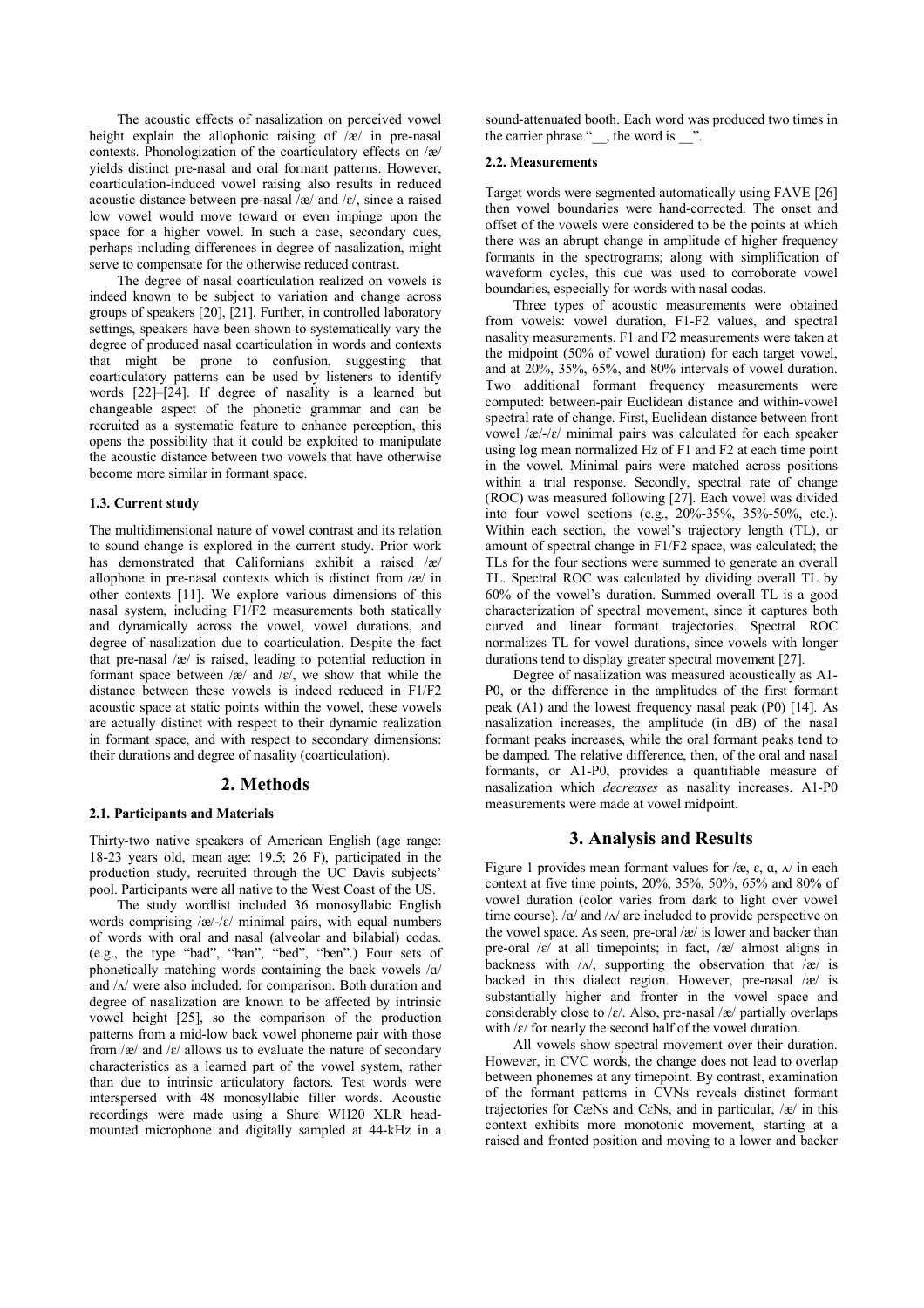position close to  $\frac{\xi}{\xi}$  at end. As a first step in assessing phonetic distance between the mid and low vowel pairs, Euclidean distances between  $\frac{\partial e}{\partial \xi}$  of minimal pairs over the vowel time course were investigated. (Using log mean normalized formants [28]). Mean Euclidean distance values in Fig 2 indicate that, relative to their difference in CVC contexts at the beginning of the vowel, these minimal pairs are quite distinct. CæN and CɛN are further apart because the raising of prenasal /æ/ overshoots the position of /ɛ/. Yet, over the course of the vowel, the formant space distance between  $\alpha$  and  $\alpha$  prenasal words is reduced and in fact, the contrast between prenasal /æ/ and /ɛ/ is the most reduced, and most different from the pre-oral pair, in the second half of the vowel.



Figure 1: *Mean formant frequency values taken at 20%, 35%, 50%, 65% and 80% of vowel duration for front and back nonhigh vowels in oral (left) and pre-nasal (right) coda contexts.*

We fit a mixed effects regression model to the log mean normalized Euclidean distance data to test whether 1) the distance between  $\alpha$  and  $\alpha$  in pre-nasal position is reliably smaller than in CVC contexts and 2) the distance changes over the time course of the vowel. The model was run in R using the *lmer* function in the *lme4* package [29]. Estimates for degrees of freedom, *t*-statistics, and *p*-values were computed with the *lmerTest* package [30]. The Euclidean Distance model included two fixed effects. First, the predictor Nasality (two levels: Oral and Nasal) tested whether acoustic distance is smaller before nasal codas. Second, the Time predictor, tested whether these values change over time (values centered and scaled). The two-way interaction, between Nasality and Time, tested whether the change in acoustic distance between  $\alpha$  and  $\epsilon$  in CVN words was reliably different than in CVCs. Random intercepts for subject and by-subject random slopes for the interaction of Nasality and Time were included. The model revealed only a significant interaction between Nasality and Time point  $[F(1, 30.7)=52.6, p<0.01]$ , corroborating the patterns illustrated in Fig. 2, that  $\sqrt{\frac{e}{-\epsilon}}$  distance decreases over the course of the vowel duration in pre-nasal contexts, relative to in oral contexts where the distance increases over time.



Figure 2*: Mean Euclidean distances, and standard errors, at 20%, 35%, 50%, 65%, and 80% of duration, for log mean normalized formants, between front /*æ*/-/*ɛ*/ minimal pairs.* 

The Euclidean distance analysis reveals that in pre-nasal position, there is a reduction of the  $\alpha$ -/ $\varepsilon$ / contrast. Yet, Fig 1 shows the formant trajectories for non-high, monophthongal vowels appear to be distinct. Spectral ROC measures for the vowels in each context, provided in in Figure 3. For  $/\alpha$ ,  $\alpha$ ,  $\varepsilon$ /, spectral ROC values are similar in nasal and oral contexts. In contrast, spectral ROC values are higher for pre-nasal /æ/, indicating increased formant movement compared to oral /æ/.



Figure 3*: Boxplots of Spectral ROC measures for /*ɑ, ʌ, æ, ɛ*/ before oral (solid lines) and nasal (dotted lines) codas.*

A linear mixed effects model was fit to the spectral ROC data consisting of two fixed effects: Vowel (two levels: /æ [baseline level] and ɛ/) and Nasality (two levels: Oral [baseline] or Nasal coda). A two-way interaction between the fixed effects was also included. Random intercepts for speaker were included in the model; models with a more complex random effects structure did not converge. A significant main effect of Vowel on spectral ROC was computed [*F*(1, 2204)=26.6,  $p \le 0.001$ ], indicating that  $\varepsilon$  and  $\alpha$  differed overall in the amount of formant movement exhibited. Nasality was a significant predictor of vowel spectral ROC  $[F(1, 2204)=94.3, p<0.01]$  indicating that nasalized vowels have more formant movement than oral vowels. The higher spectral ROC values for /æ/ before nasal codas seen in Fig 3 significant, as indicated by an interaction between Vowel and Nasality [*F*(1, 220)=40.7, *p*<.001].

Vowel duration is also known to be a critical secondary feature in conveying certain vowel contrasts in English (e.g., [10], [25]). Therefore, we examine mean durations for  $\alpha$ ,  $\varepsilon$ ,  $\alpha$ , ʌ/ before oral and nasal codas. Figure 4 shows average duration differences within low/mid minimal pairs across contexts. The duration difference between  $/\alpha / \alpha / i$  is smaller than that between /æ/-/ɛ/ in CVC and CVN words.



Figure 4*: Mean difference, and standard errors, of vowel duration (ms) between /*æ*/-/*ɛ*/ (dark) and /*ɑ*/-/*ʌ*/ (light) words.*

A linear mixed effects model run on duration differences included fixed effects of Vowel pair (front: /æ vs. ɛ/, back: /ɑ vs. ʌ/), Nasality of the coda (Oral, Nasal), and the two-way interaction between Vowel pair and Nasality, with full random effects structure. A significant main effect of Vowel pair [*F*(1, 611.3)=46.2,  $p<0.01$ ] indicates that the overall  $\alpha$ -/ $\varepsilon$ / duration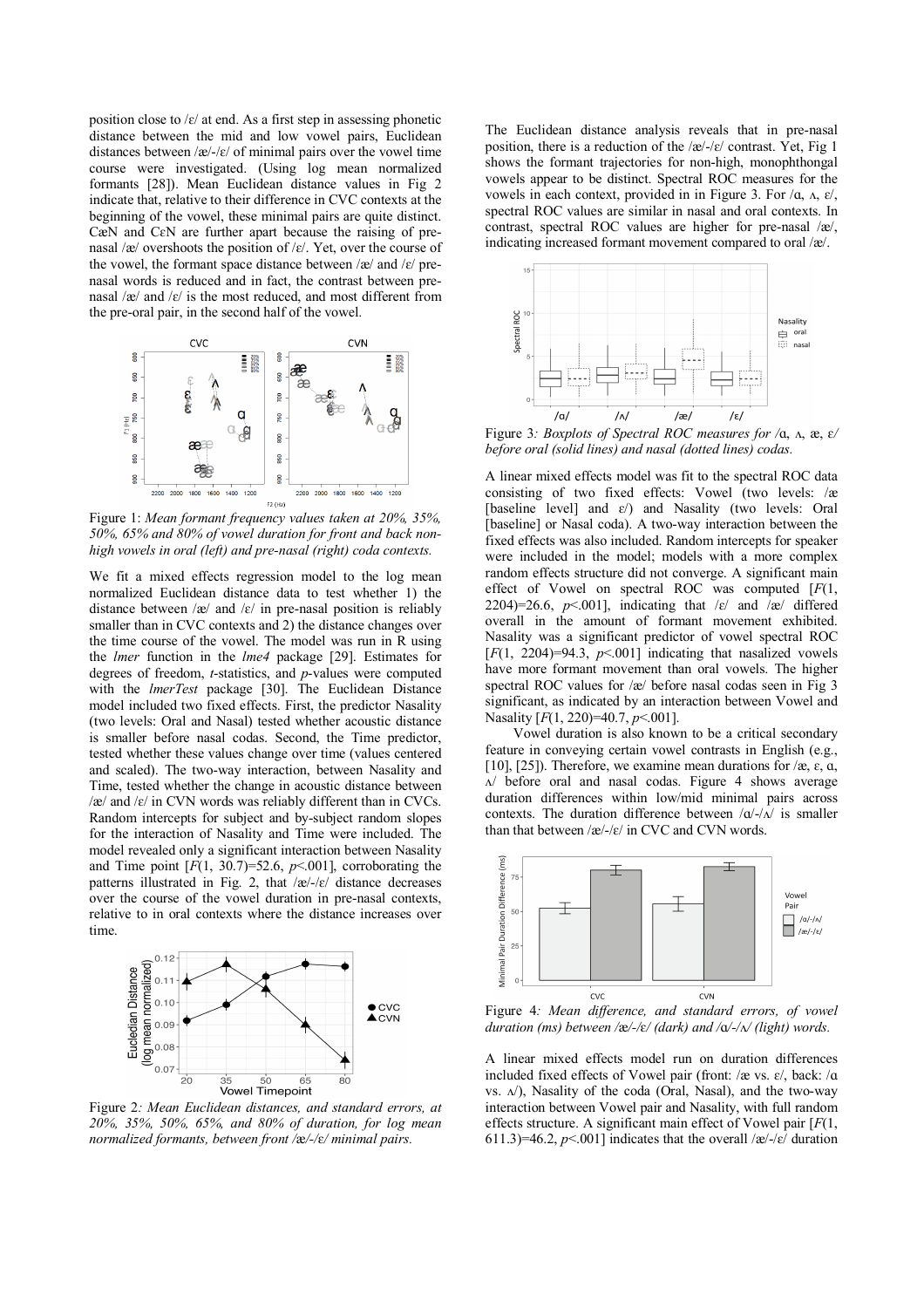differences are larger ( $\alpha$ ) is the longer vowel) than  $\alpha$ - $\alpha$ duration differences. Coda Nasality (*p*=.4) and the interaction between Vowel and coda Nasality  $(p=9)$  were not significant.

We also consider the targeting of nasality for recruitment as an additional secondary feature. To compare coarticulation across vowels, nasality was calculated as a *relative* difference from oral (CVC) minimal pairs, shown in Figure 5. Across  $\alpha$ , ʌ, ɛ/, degree of nasalization is relatively consistent. In contrast, /æ/ has a large CVC-CVN difference: /æ/ is realized with a greater degree of nasal coarticulation than other vowels in this context. A linear mixed effects model run on these data with a fixed effect of Vowel (four levels:  $\alpha$  [baseline],  $\alpha$ ,  $\varepsilon$ ,  $\alpha$ ), which was a significant effect of Vowel [*F*(3, 640.8)=54.7, *p*<.001]. Pairwise comparisons indicate that relative nasality for /æ/ before nasal codas is greater than for other vowels.



Figure 5*: Mean difference, and standard errors, in acoustic nasalization between CVC and CVN minimal pairs by vowel.* 

# **4. Discussion**

This study examined pre-nasal /æ/ in the California vowel system. Our production study demonstrated that pre-nasal /æ/ raising resulted in a reduction of the distance in formant space between /æ/ and /ɛ/. Inspection of other spectral and durational characteristics of these vowels revealed secondary acoustic properties that co-occurred with pre-nasal /æ/ raising: low vowels are longer in all contexts, and pre-nasal /æ/ showed both greater formant movement and a greater degree of coarticulatory nasalization at midpoint than pre-nasal /ɛ/. Our findings support the view that vowel contrast is inherently multidimensional and that speakers can recruit variation in multiple phonetic properties to maintain lexical distinctions.

The distinct formant trajectory patterns seen for pre-nasal /æ/ and /ɛ/ align with evidence that change in the spectral properties of vowels over time is a relevant feature of American English [6], [31]. In fact, formant movement has been shown to be involved in maintaining distinctions between other vowels that are partially merged, or even reduced [4], [5]. Thus, our results could indicate that formant movement is recruited and used to maintain vowel phoneme distinctions where formant contrast is reduced.

Pre-nasal /æ/ also had the greatest degree of acoustic vowel nasalization at midpoint, compared to the other vowels. A growing body of work indicates that patterns of nasal coarticulation are learned and available to speakers for use in encoding social, stylistic, or lexical patterns [20], [22]. That the nasality characteristics of pre-nasal /æ/ might be controlled and leveraged by speakers in our study is supported by the observation that /æ/ had the greatest degree of acoustic vowel nasalization. Further, these vowels were also longest in duration. Typically, in English, shorter vowels are more influenced by overlap with a following nasal consonant, and thus are produced with greater vowel nasality [32]. So, the greater nasalization in the *longer* vowel /æ/ suggests

intentional targeting of that feature. We also do not find a difference in nasalization between /a/ and / $\Lambda$ /, indicating that vowel height is not conditioning this feature.

We consider that the greater nasalization present on /æ/ could play a role in contributing to its distinctiveness. Beddor [32] argues that nasal coarticulation is perceptually informative because it provides systematic and highly structured information about an upcoming nasal. In fact, nasal coarticulation is increased in certain kinds of speech where intelligibility is the primary goal and in potentially confusable words [22], suggesting that coarticulation serves as a perceptually beneficial enhancement feature. However, in the current study, while the organization of cues may indeed explain a perceptual advantage for the increased nasal coarticulation found in pre-nasal /æ/, such advantages would not directly affect the contrast between pre-nasal /æ/ and prenasal / $\varepsilon$ /. Rather, perhaps it is the greater nasality itself in /æ/ that is distinctive relative to  $\mathcal{E}$ , and also relative to pre-oral /æ/. /æ/ raising results in a contextually conditioned "split" of the low front vowel phoneme with two distinct variants. In other split-æ contexts, the split can be leveraged by listeners. For example, in dialects where  $\alpha$  raises before  $\alpha$  but not  $\alpha$ , listeners are quicker to correctly disambiguate between "back" and "bag" in productions from a raised  $\alpha$  /æ/ speaker [33]. In the case of the split in the nasal system, the greater nasalization for pre-nasal /æ/ can be seen as enhancing the split.

The relationship between the pre-nasal vowel raising and the coarticulatory patterns is not arbitrary. Lowered F1 is an acoustic consequence of both raised tongue position (i.e., a raised vowel) and nasal resonances (i.e., in this case, nasal coarticulation). This acoustic relationship likely forms the basis for the sound change to begin with. Since the acoustic properties of a nasal-coarticulated vowel are ambiguous as to the gestural source of a lowered F1, listeners may reanalyze a nasalized low vowel as inherently raised in tongue position (cf., [12]). [34] report that within a speech community, speakers who produce pre-nasal /æ/ with similar lowered F1 values vary as to whether this is articulatorily realized through tongue height or, ostensibly, an increased degree of nasalization. This reanalysis and phonologization of vowel height is complete in French, where low nasal vowels have consistently higher tongue positions than corresponding oral vowels [18]. In the current study, we observe that both lowered F1 and increased nasalization appear to be phonologized on pre-nasal /æ/ in California English.

Similar to discussions from other researchers looking at secondary phonetic features used to convey phoneme contrasts (e.g., [9], [10]), the findings in the current study underscore the importance of examining vowels systems, and variation and change of phonetic systems, as multidimensional. An examination of our vowels only in terms of their F1/F2 realization would have resulted in an unclear picture, seemingly a reduction in contrast between two phonemes. Exploring other acoustic dimensions clarified the nature of the contrast between  $\alpha$  and  $\epsilon$ , showing that phonetic variation present in the signal can be recruited by a speech community to enhance a contrast that is reducing in distance in the primary acoustic dimension. The raising of pre-nasal /æ/, originating in coarticulatory reanalysis, threatens the  $\frac{z}{-c}$ distinction. The use of secondary phonetic cues, duration, formant movement, and degree of nasality, compensates for the reduction in formant space distance. Future work can assess the relative roles of these features as cues to the distinction between /æ/ and / $\varepsilon$ / in this vowel system.